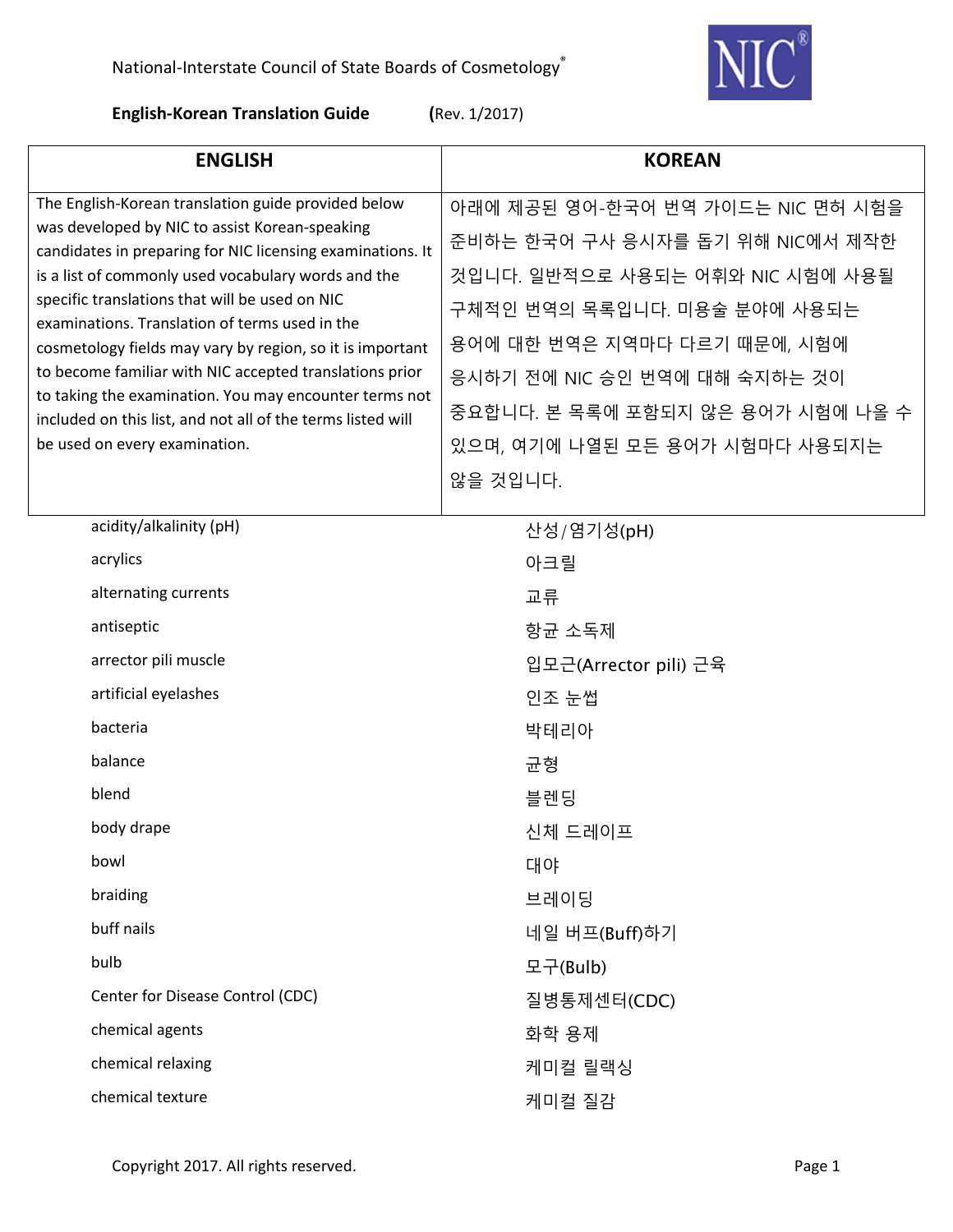

| <b>ENGLISH</b>                               | <b>KOREAN</b>    |
|----------------------------------------------|------------------|
| cleanse nails                                | 네일 클렌징           |
| compounds                                    | 화합물              |
| conditioning                                 | 컨디셔닝             |
| cortex                                       | 피질(Cortex)       |
| cream                                        | 크림               |
| cuticle                                      | 큐티클(Cuticle)     |
| density                                      | 밀도               |
| depilatories                                 | 제모제              |
| direct currents                              | 직류               |
| diseases                                     | 질병               |
| disinfection                                 | 소독(Disinfection) |
| disorders                                    | 질환               |
| disposable applicator                        | 일회용 어플리케이터       |
| dry skin                                     | 건조한 피부           |
| effleurage                                   | 경찰법(Effleurage)  |
| elasticity                                   | 탄력성              |
| electrical                                   | 전기               |
| electrical therapy                           | 전기 요법            |
| electrologist                                | 전기요법사            |
| electrology                                  | 전기학              |
| electrolysis                                 | 전기분해             |
| electrotherapy                               | 전기요법             |
| <b>Environmental Protection Agency (EPA)</b> | 환경보호국(EPA)       |
| epithelial                                   | 상피 조직            |
| equipment                                    | 장비               |
| eye protection                               | 보호용 안경           |
| eyebrow brush                                | 눈썹 브러시           |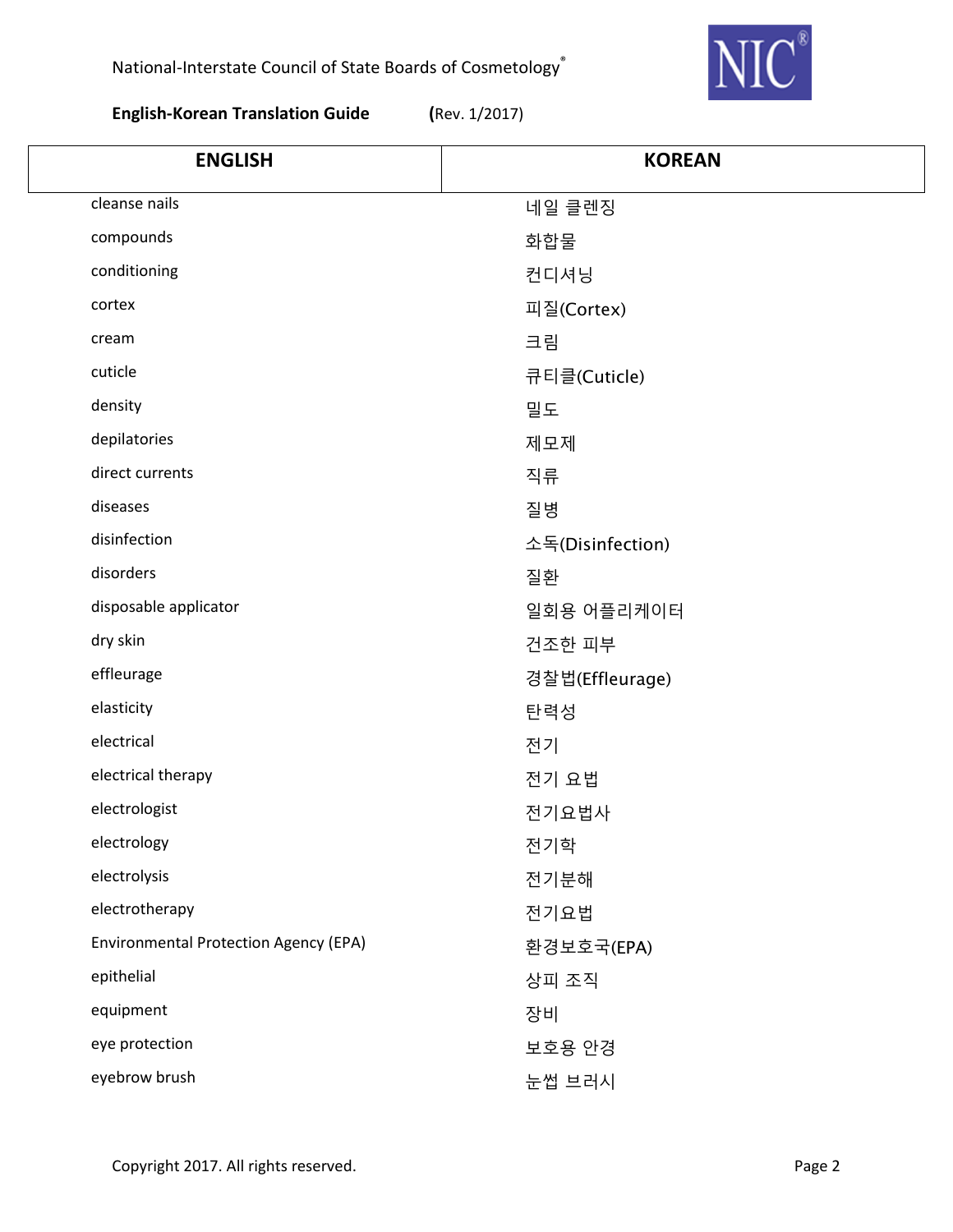

| <b>ENGLISH</b>                     | <b>KOREAN</b>    |
|------------------------------------|------------------|
| fabric strips                      | 직물 스트립           |
| facial brush                       | 페이셜 브러시          |
| facial cleanser                    | 페이셜 클렌저          |
| facial shaving                     | 얼굴 면도            |
| facial steamer/vaporizer           | 페이셜 스팀기/증류기      |
| facial treatments                  | 페이셜 트리트먼트        |
| federal regulations                | 연방 규정            |
| follicle                           | 모낭(Follicle)     |
| Food and Drug Administration (FDA) | 식품의약안전청(FDA)     |
| friction                           | 마찰법(Friction)    |
| fungi                              | 진균류              |
| galvanic                           | 갈바닉(Galvanic) 전류 |
| gauze pads                         | 거즈               |
| gel                                | 젤                |
| gels                               | 젤                |
| gloves                             | 장갑               |
| gommage                            | 고마쥐(Gommage)     |
| hair analysis                      | 모발 분석            |
| haircutting                        | 이발               |
| hard wax                           | 경수               |
| heat                               | 열                |
| high frequency machine             | 고주파 장비           |
| hot oil/lotion                     | 핫 오일/로션          |
| hypertrophies                      | 비대               |
| immunity                           | 면역               |
| implements                         | 기구               |
| inflammation                       | 염증               |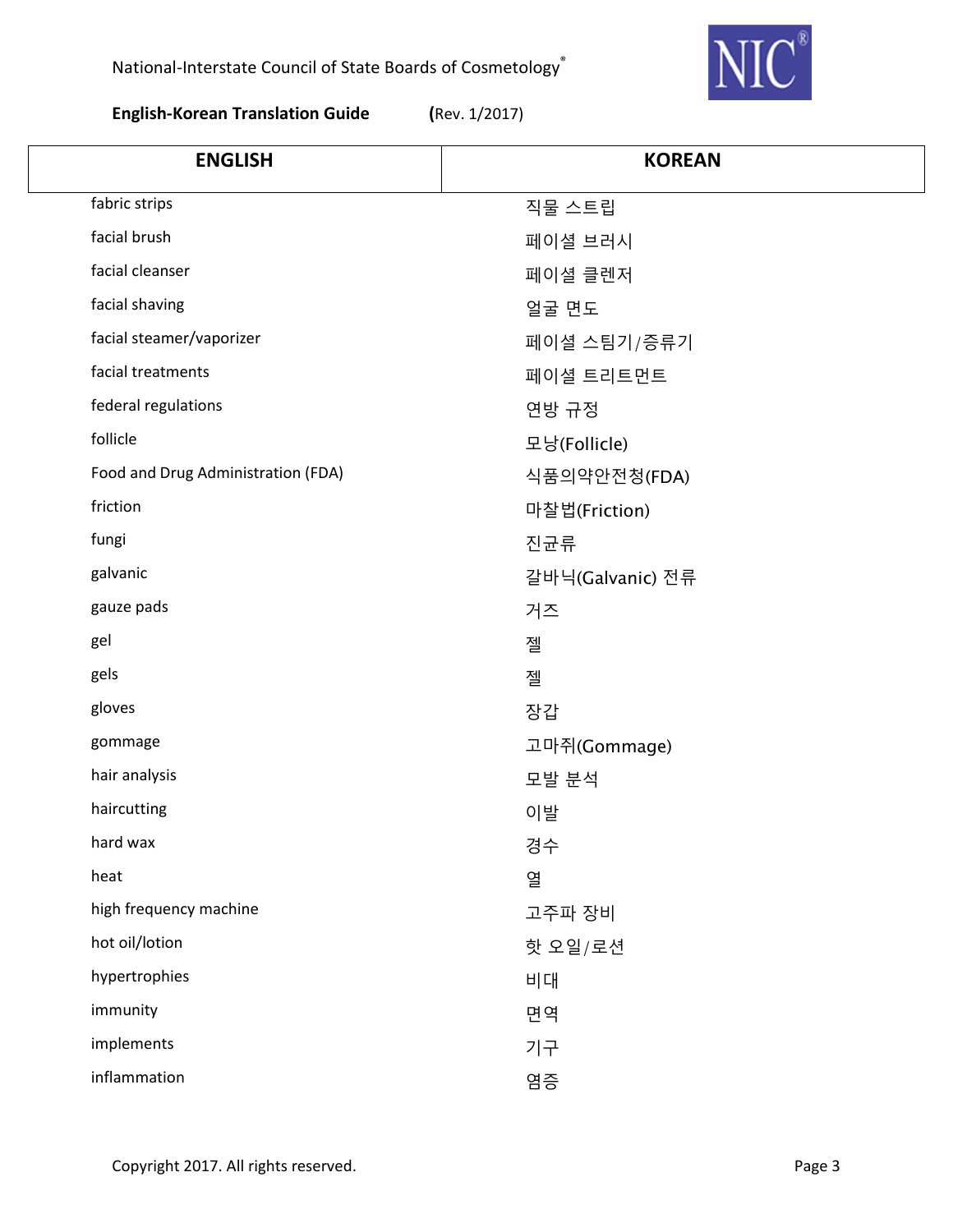

| <b>ENGLISH</b>        | <b>KOREAN</b>   |
|-----------------------|-----------------|
| keratinization        | 각질화             |
| LED therapy           | LED 요법          |
| light therapy         | 광선요법            |
| light-cured gels      | 광중합 젤           |
| magnifying lamp       | 확대경 램프          |
| massage manipulations | 마사지 시술          |
| medication            | 약물              |
| medulla               | 수질(Medulla)     |
| microbiology          | 미생물학            |
| microcurrent          | 미세전류            |
| microdermabrasion     | 미세박피술           |
| mixtures              | 혼합물             |
| moisturizer           | 보습제             |
| nail art              | 네일 아트           |
| nail composition      | 손톱 구성           |
| nail conditions       | 손톱 상태           |
| nail growth           | 손톱 성장           |
| nail Structure        | 손톱 구조           |
| nail tip              | 네일 팁            |
| OSHA guidelines       | OSHA 지침         |
| OSHA standards        | OSHA 표준         |
| palette               | 팔레트             |
| papilla               | 돌기(Papilla)     |
| paraffin              | 파라핀(Paraffin)   |
| parasites             | 기생충             |
| petrissage            | 유찰법(Petrissage) |
| pigmentation          | 염색              |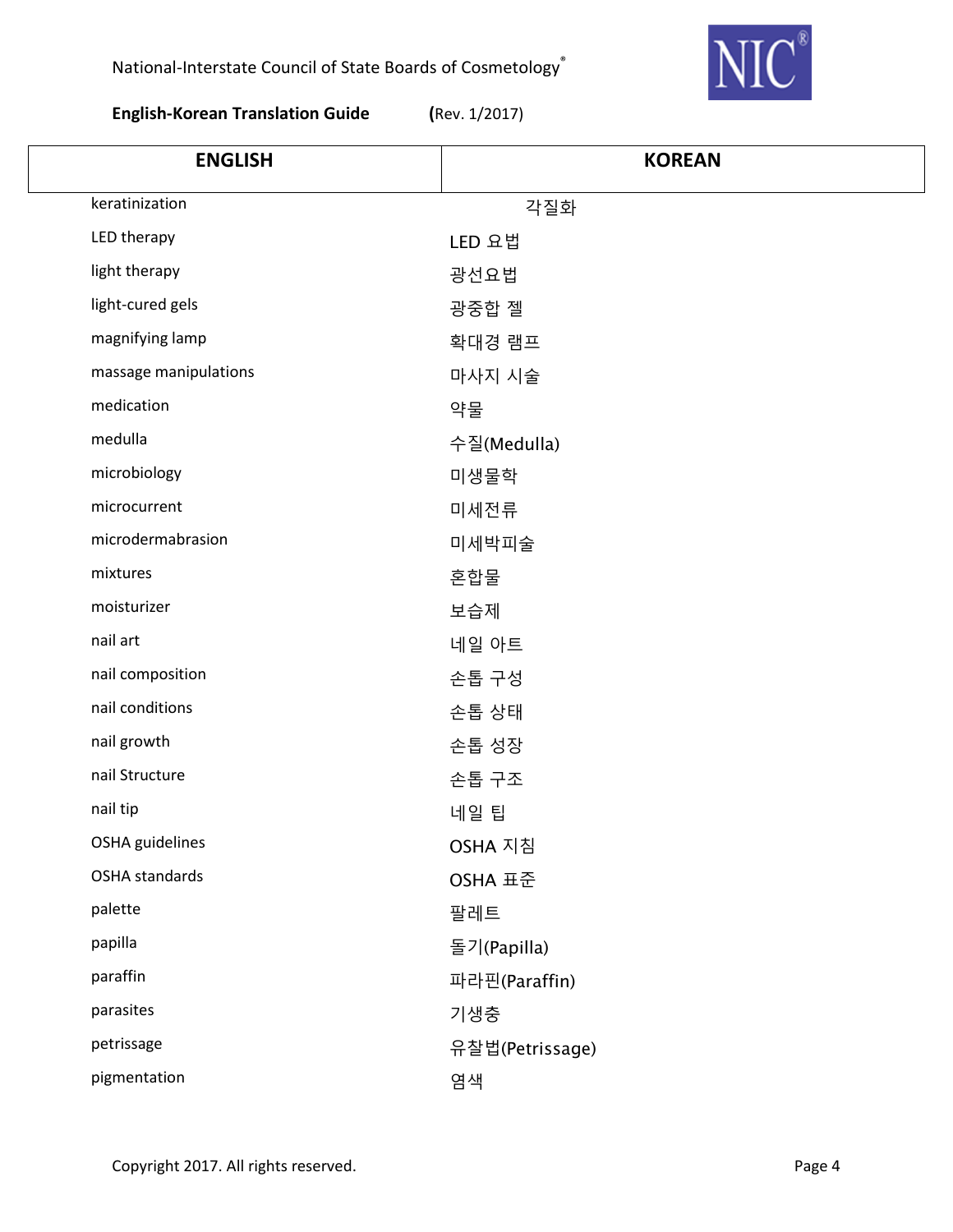

| <b>ENGLISH</b>                   | <b>KOREAN</b>          |
|----------------------------------|------------------------|
| porosity                         | 다공성                    |
| positions and strokes            | 자세 및 스트로크              |
| post-epilation product           | 사후 제모 제품               |
| predisposition (skin patch) test | 소인(피부 패치) 검사           |
| predisposition test              | 성향(Predisposition) 테스트 |
| preliminary strand test          | 예비 스트랜드 검사             |
| primary lesions                  | 1차 병변                  |
| proportion                       | 비율                     |
| reformation curls                | 재형성 컬                  |
| regrowth                         | 재성장                    |
| root                             | 모근(Root)               |
| Safety Data Sheets (SDS)         | 안전 데이터 시트(SDS)         |
| sanitation                       | 위생(Sanitation)         |
| scalp analysis                   | 두피 분석                  |
| scalp massage                    | 두피 마사지                 |
| scalp treatments                 | 두피 관리                  |
| scissors                         | 가위                     |
| sebaceous disorders              | 피지선 질환                 |
| sebaceous gland                  | 피지선                    |
| secondary lesions                | 2차 병변                  |
| shaft                            | 모간(Shaft)              |
| shampooing                       | 삼푸                     |
| shape nails                      | 네일 다듬기                 |
| shaving                          | 면도                     |
| sizing                           | 크기                     |
| skin                             | 피부                     |
| skin histology                   | 피부 조직학                 |